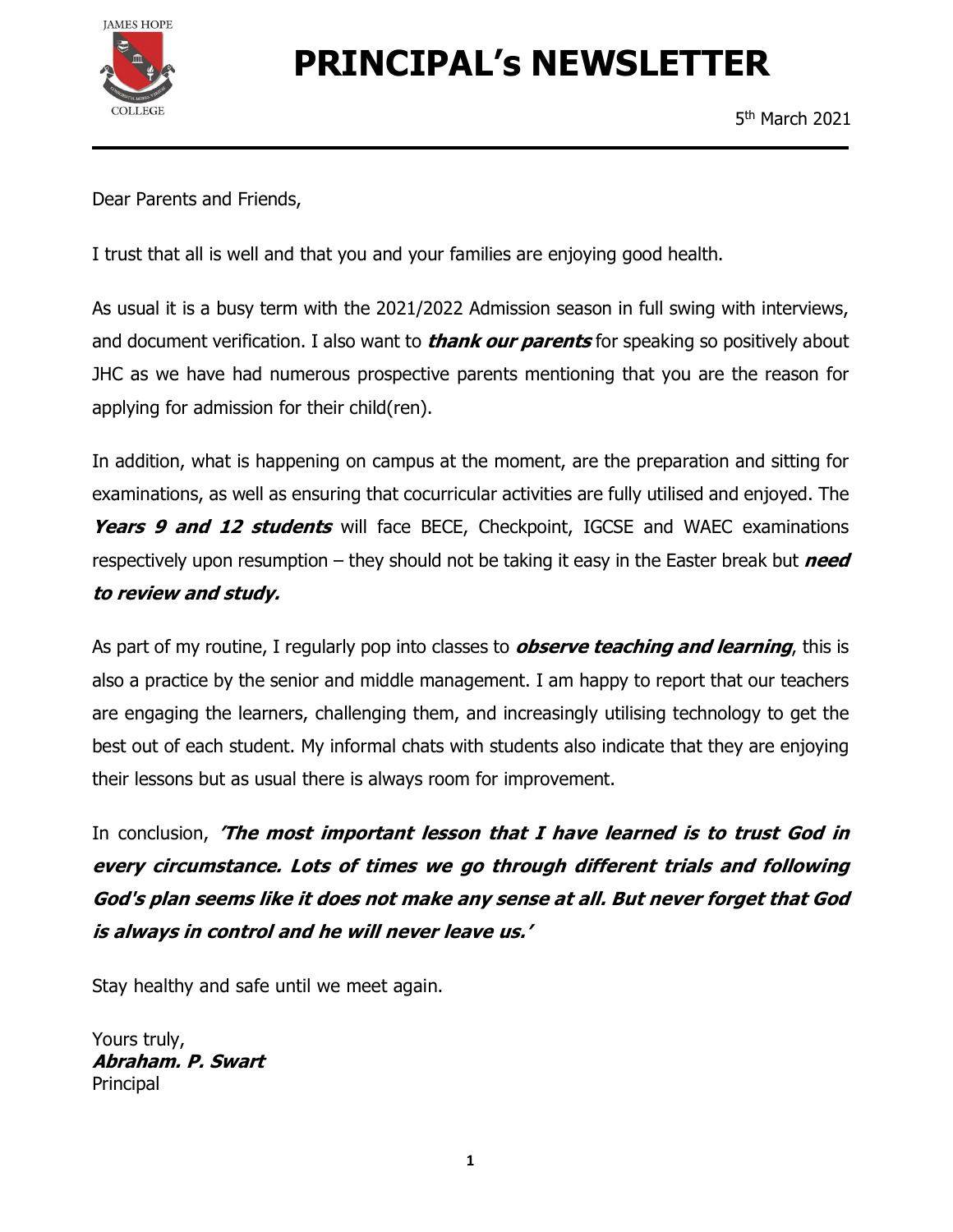# From the Languages Department @JHC An Insight of Boarding/Residential living.

### BOARDING SCHOOLS: THE HIGHS AND LOWS

Home and school are two different divides of life that most people believe should never mix up. However, attending a boarding school – one such as James Hope College – is an experience every child should get to enjoy.

Living on the school campus has numerous advantages. Firstly, children develop a sense of independence since they have to rely on themselves for things like taking care of their belongings and completing their tasks on time. Also, they learn crucial life skills which include good interpersonal relationships, time management and self-discipline – the very skillset attending a boarding school requires. On the more fun side of things, students get to mingle with other students from backgrounds varying from theirs, which gives them a chance to see the world from a more diverse point of view. Additionally, a boarding school is basically like living with your friends!

Conversely, going to a boarding school has its fair share of less-than-favourable moments. For instance, students do not get to see their parents (and perhaps siblings) as often as they would like, which may sometimes leave them feeling lonely and homesick. Secondly, and most annoyingly, the workload can be absolutely devastating! Much unlike day school, you may have to turn in assignments at odd times like during dinner or after prep – merely hours after you received them. Likewise, you do not always get what you desire, especially at mealtimes. As earlier stated, being in a boarding school requires discipline, which sometimes means having to put up with what you do not like.

Overall, boarding schools prove to be quite beneficial because they encourage youngsters to acquire necessary skills needed to lead a successful life. Indeed, there is no denying to how rewarding the entire boarding experience is for a child both in academic and behavioural excellence.

### Adaudo Oganah (Year 10)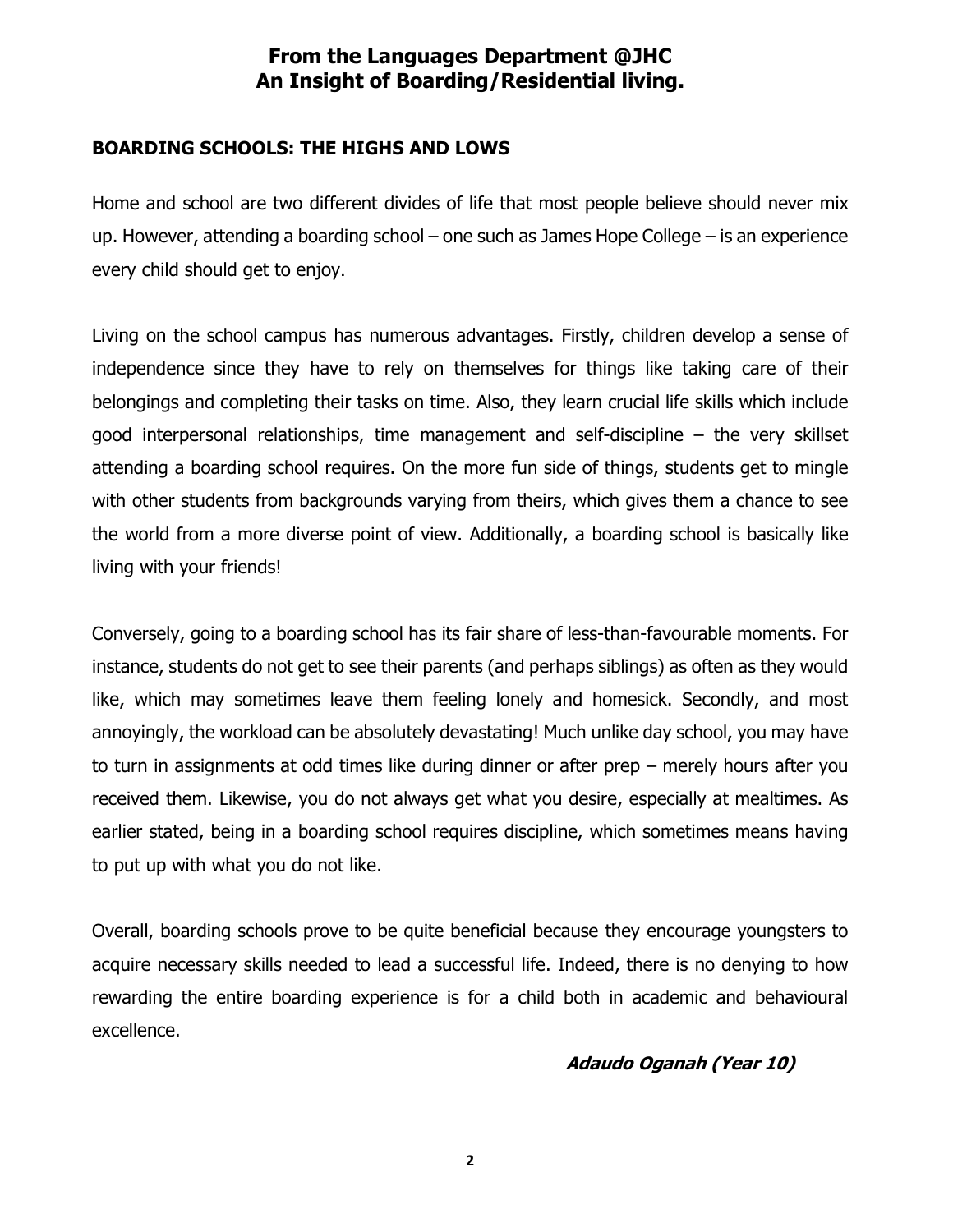### LIFE AT JHC

We stroll in straight lines As the sweltering sun shines On the roads of James Hope College

We eat seasoned meat As we discuss in our seats In the dining hall of James Hope College

We play a myriad of sports And have performances of all sorts In the multi-purpose hall of James Hope College

We write and write and write We burn the candlelight to reach greater heights In the block of James Hope College

> On high cosy beds we lay On our lonely sick days In the clinic of James Hope College

We talk and we fight But we study at night In the hostel of James Hope College

Round and round we run Trying to have so much fun On the fields of James Hope College

We glance at the greenery As we take in the scenery Of the environs of James Hope College

Written by Edisana Andikara (Year 10)